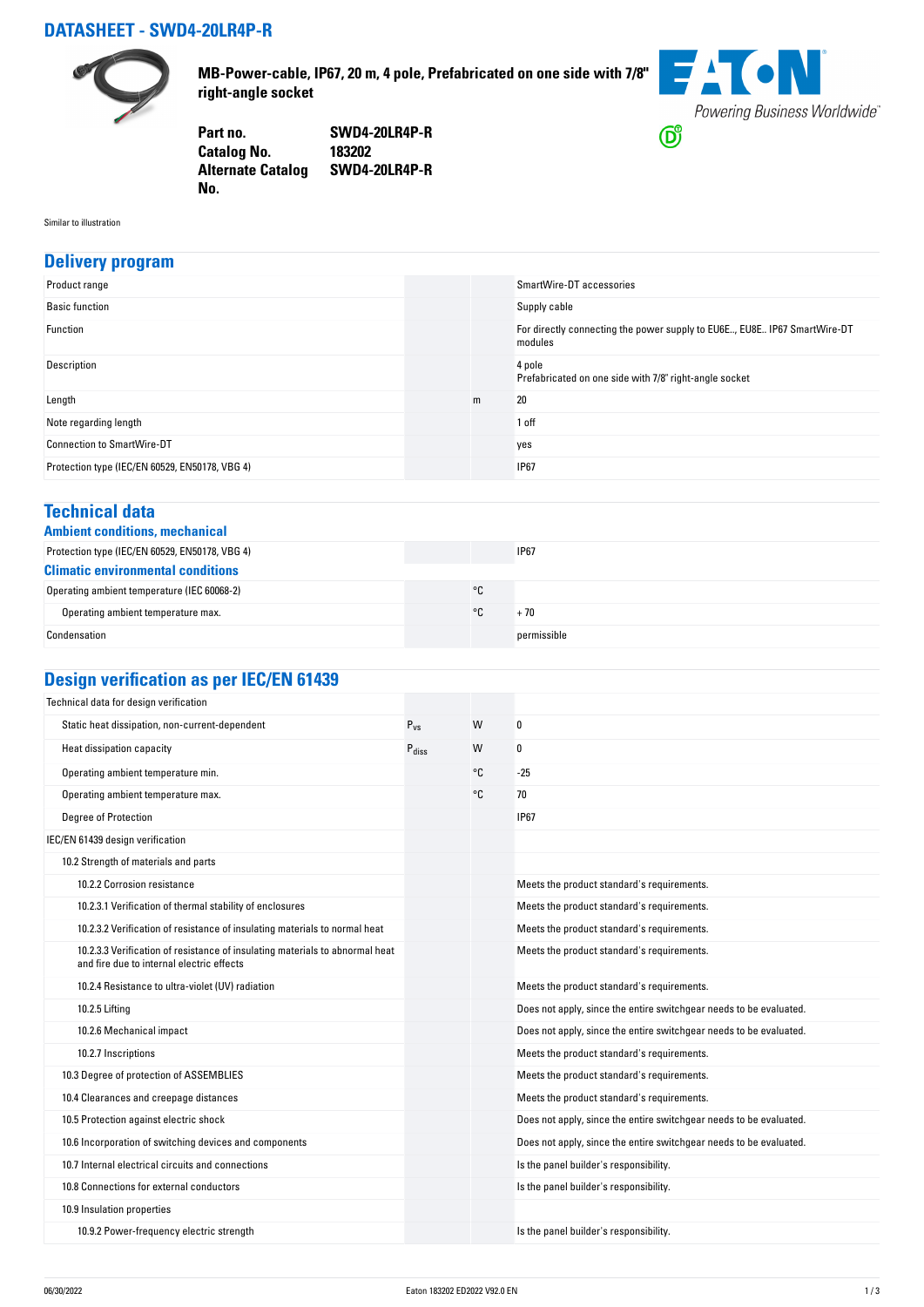| Is the panel builder's responsibility.                                                                                              |
|-------------------------------------------------------------------------------------------------------------------------------------|
| Is the panel builder's responsibility.                                                                                              |
| The panel builder is responsible for the temperature rise calculation. Eaton will<br>provide heat dissipation data for the devices. |
| Is the panel builder's responsibility.                                                                                              |
| Is the panel builder's responsibility.                                                                                              |
| The device meets the requirements, provided the information in the instruction<br>leaflet (IL) is observed.                         |
|                                                                                                                                     |

### **Technical data ETIM 8.0**

| Cables (EG000001) / Data and communication cable (EC003249)                                                                                                                      |                 |                               |
|----------------------------------------------------------------------------------------------------------------------------------------------------------------------------------|-----------------|-------------------------------|
| Electric engineering, automation, process control engineering / Cable, wire / Communication cable / Data and communication cable (copper) (ecl@ss10.0.1-27-06-18-01 [AKE197014]) |                 |                               |
| <b>Conductor material</b>                                                                                                                                                        |                 | Other                         |
| Conductor surface                                                                                                                                                                |                 | Bare                          |
| Diameter conductor                                                                                                                                                               | mm              | 1.5                           |
| Nominal cross section conductor                                                                                                                                                  | mm <sup>2</sup> | 0.5                           |
| AWG size                                                                                                                                                                         |                 | 20                            |
| Conductor category                                                                                                                                                               |                 | $Class 2 = stranded$          |
| Number of cores                                                                                                                                                                  |                 | 4                             |
| Number of stranding elements                                                                                                                                                     |                 | 26                            |
| Stranding element                                                                                                                                                                |                 | Pairs                         |
| Material core insulation                                                                                                                                                         |                 | Other                         |
| Specification core insulation                                                                                                                                                    |                 | Other                         |
| Core identification according to HD 308 S2                                                                                                                                       |                 |                               |
| Core identification                                                                                                                                                              |                 | Colour                        |
| Screen over stranding element                                                                                                                                                    |                 | Foil                          |
| Stranding                                                                                                                                                                        |                 | Bundle                        |
| Screen over stranding                                                                                                                                                            |                 | None                          |
| Longitudinal water blocking cable                                                                                                                                                |                 | Yes                           |
| Radial water blocking cable                                                                                                                                                      |                 | Yes                           |
| Suitable for underground installation                                                                                                                                            |                 | No                            |
| Approved type of underground installation                                                                                                                                        |                 | Other                         |
| Protective sheath                                                                                                                                                                |                 | Other                         |
| Material outer sheath                                                                                                                                                            |                 | Polyvinyl chloride (PVC)      |
| Specification material outer sheath                                                                                                                                              |                 | Other                         |
| Colour outer sheath                                                                                                                                                              |                 | Black                         |
| Armouring/reinforcement                                                                                                                                                          |                 | None                          |
| <b>Material reinforcement</b>                                                                                                                                                    |                 |                               |
| Cable geometry                                                                                                                                                                   |                 | Round                         |
| Reaction-to-fire class according to EN 13501-6                                                                                                                                   |                 | None                          |
| Smoke development class according to EN 13501-6                                                                                                                                  |                 | None                          |
| Euro class flaming droplets/particles according to EN 13501-6                                                                                                                    |                 | None                          |
| Euro class acidity according to EN 13501-6                                                                                                                                       |                 | None                          |
| Halogen free (according to EN 60754-1/2)                                                                                                                                         |                 | No                            |
| Halogen free (according to IEC 60754-2)                                                                                                                                          |                 | No                            |
| Flame retardant                                                                                                                                                                  |                 | According to IEC/EN 60332-1-2 |
| Low smoke (according to EN 61034-2)                                                                                                                                              |                 | No                            |
| Low smoke (according to IEC 61034-2)                                                                                                                                             |                 | No                            |
| Oil resistant (according to EN 60811-404)                                                                                                                                        |                 | Yes                           |
| Oil resistant (according to IEC 60811-404)                                                                                                                                       |                 | Yes                           |
| Insulation integrity according to IEC 60331                                                                                                                                      |                 | No                            |
| <b>Circuit integrity</b>                                                                                                                                                         |                 | None                          |
| Outer diameter approx.                                                                                                                                                           | mm              | 11                            |
| Min. permitted bending radius, moving application with forced guidance                                                                                                           | mm              |                               |
| Min. permitted bending radius, moving application/free movement                                                                                                                  | mm              |                               |
| Min. permitted bending radius, stationary application/permanent installation                                                                                                     | mm              | 64                            |